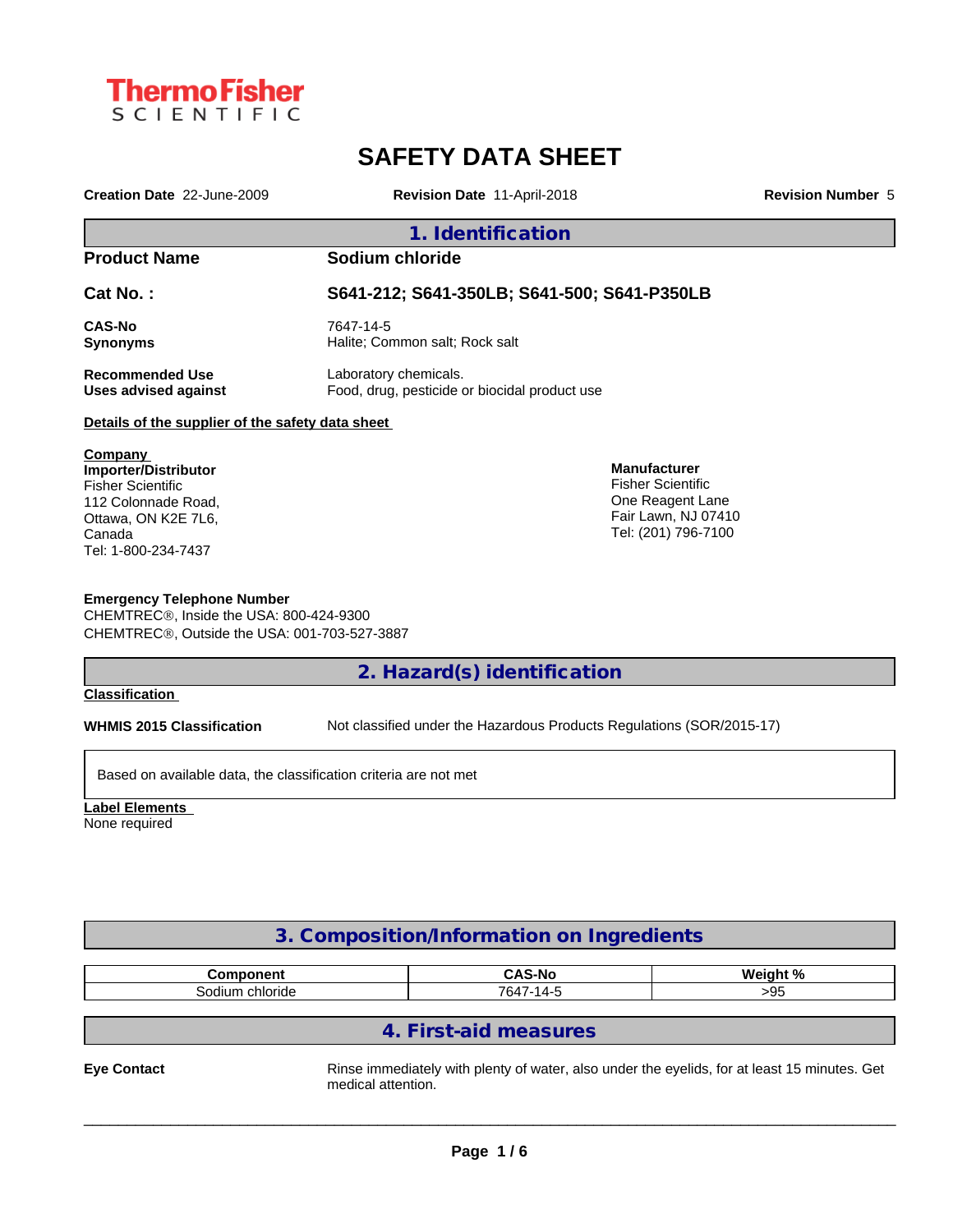| <b>Skin Contact</b>                                          | Wash off immediately with plenty of water for at least 15 minutes. Get medical attention<br>immediately if symptoms occur. |
|--------------------------------------------------------------|----------------------------------------------------------------------------------------------------------------------------|
| <b>Inhalation</b>                                            | Move to fresh air. Get medical attention immediately if symptoms occur. If not breathing,<br>give artificial respiration.  |
| <b>Ingestion</b>                                             | Do not induce vomiting. Obtain medical attention.                                                                          |
| Most important symptoms/effects<br><b>Notes to Physician</b> | No information available.<br>Treat symptomatically                                                                         |

|                                                           | 5. Fire-fighting measures                            |
|-----------------------------------------------------------|------------------------------------------------------|
| <b>Unsuitable Extinguishing Media</b>                     | No information available                             |
| <b>Flash Point</b><br>Method -                            | No information available<br>No information available |
| <b>Autoignition Temperature</b>                           |                                                      |
| <b>Explosion Limits</b>                                   |                                                      |
| <b>Upper</b>                                              | No data available                                    |
| Lower                                                     | No data available                                    |
| Sensitivity to Mechanical Impact No information available |                                                      |

## **Specific Hazards Arising from the Chemical**

Thermal decomposition can lead to release of irritating gases and vapors. Keep product and empty container away from heat and sources of ignition.

### **Hazardous Combustion Products**

Hydrogen chloride gas Sodium oxides

#### **Protective Equipment and Precautions for Firefighters**

As in any fire, wear self-contained breathing apparatus pressure-demand, MSHA/NIOSH (approved or equivalent) and full protective gear.

**Sensitivity to Static Discharge** No information available

#### **NFPA**

| <b>Health</b>                                                   | <b>Flammability</b>                                                                                                                       | <b>Instability</b>                                                                                                                              | <b>Physical hazards</b><br>N/A                                                         |
|-----------------------------------------------------------------|-------------------------------------------------------------------------------------------------------------------------------------------|-------------------------------------------------------------------------------------------------------------------------------------------------|----------------------------------------------------------------------------------------|
|                                                                 | 6. Accidental release measures                                                                                                            |                                                                                                                                                 |                                                                                        |
| <b>Personal Precautions</b><br><b>Environmental Precautions</b> | information.                                                                                                                              | Should not be released into the environment. See Section 12 for additional ecological                                                           | Ensure adequate ventilation. Use personal protective equipment. Avoid dust formation.  |
| Up                                                              | Methods for Containment and Clean Sweep up or vacuum up spillage and collect in suitable container for disposal. Avoid dust<br>formation. |                                                                                                                                                 |                                                                                        |
|                                                                 | 7. Handling and storage                                                                                                                   |                                                                                                                                                 |                                                                                        |
| <b>Handling</b>                                                 |                                                                                                                                           |                                                                                                                                                 | Wear personal protective equipment. Ensure adequate ventilation. Avoid dust formation. |
| <b>Storage</b>                                                  |                                                                                                                                           | Keep containers tightly closed in a dry, cool and well-ventilated place.                                                                        |                                                                                        |
|                                                                 | 8. Exposure controls / personal protection                                                                                                |                                                                                                                                                 |                                                                                        |
| <b>Exposure Guidelines</b>                                      |                                                                                                                                           | This product does not contain any hazardous materials with occupational exposure<br>limitsestablished by the region specific regulatory bodies. |                                                                                        |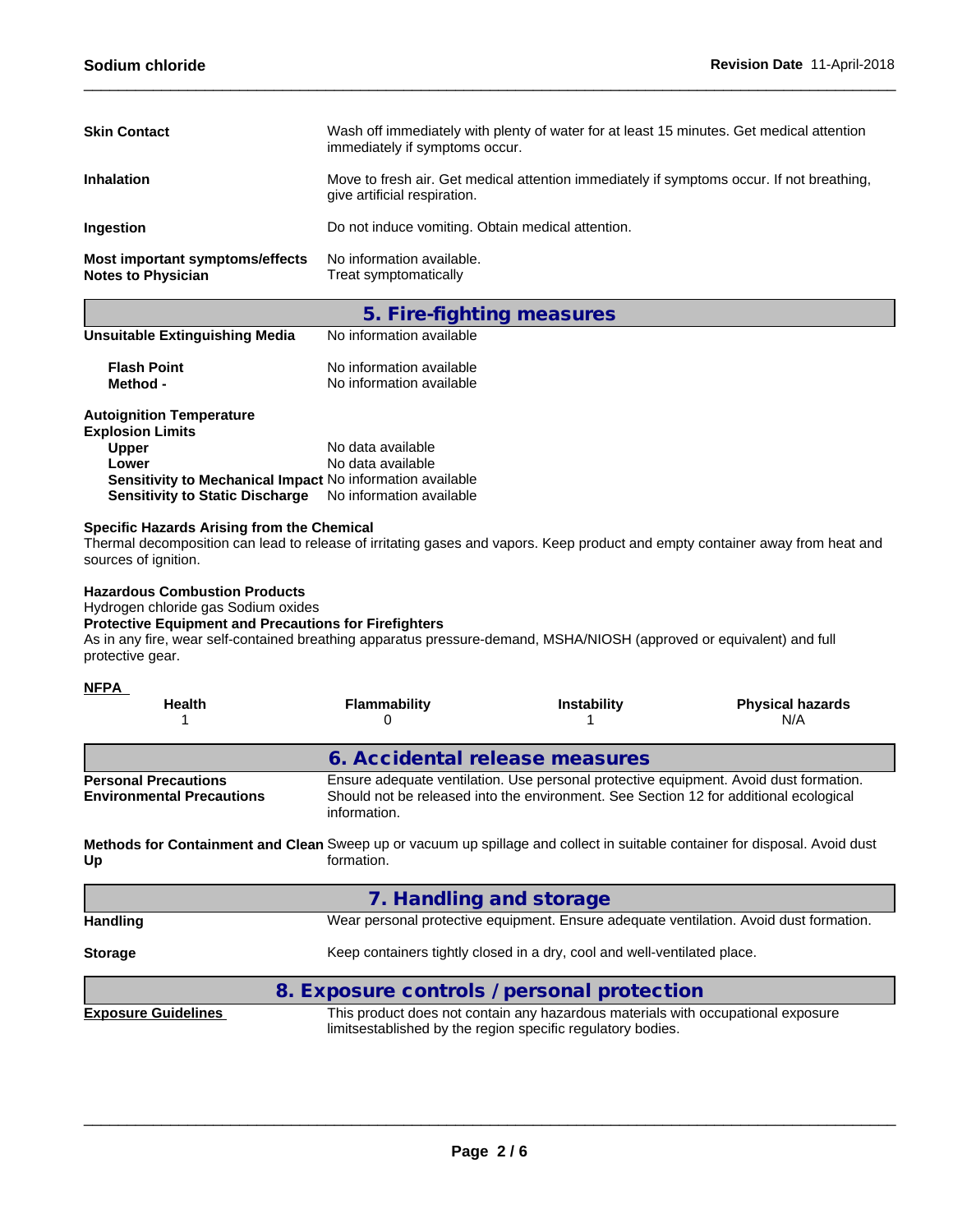#### **Engineering Measures**

Ensure adequate ventilation, especially in confined areas. Ensure that eyewash stations and safety showers are close to the workstation location.

#### **Personal protective equipment**

| <b>Eve Protection</b>  | EN166.                   | Wear appropriate protective eyeglasses or chemical safety goggles as described by<br>OSHA's eye and face protection regulations in 29 CFR 1910.133 or European Standard |                        |  |  |  |  |  |
|------------------------|--------------------------|-------------------------------------------------------------------------------------------------------------------------------------------------------------------------|------------------------|--|--|--|--|--|
| <b>Hand Protection</b> |                          | Wear appropriate protective gloves and clothing to prevent skin exposure.                                                                                               |                        |  |  |  |  |  |
| Glove material         | <b>Breakthrough time</b> | <b>Glove thickness</b>                                                                                                                                                  | Glove comments         |  |  |  |  |  |
| Natural rubber         | See manufacturers        | $\overline{\phantom{a}}$                                                                                                                                                | Splash protection only |  |  |  |  |  |
| Nitrile rubber         | recommendations          |                                                                                                                                                                         |                        |  |  |  |  |  |
| Neoprene               |                          |                                                                                                                                                                         |                        |  |  |  |  |  |
| <b>PVC</b>             |                          |                                                                                                                                                                         |                        |  |  |  |  |  |

Inspect gloves before use. observe the instructions regarding permeability and breakthrough time which are provided by the supplier of the gloves. (Refer to manufacturer/supplier for information) gloves are suitable for the task: Chemical compatability, Dexterity, Operational conditions, User susceptibility, e.g. sensitisation effects, also take into consideration the specific local conditions under which the product is used, such as the danger of cuts, abrasion. gloves with care avoiding skin contamination.

#### **Respiratory Protection**

When workers are facing concentrations above the exposure limit they must use appropriate certified respirators. Follow the OSHA respirator regulations found in 29 CFR 1910.134 or European Standard EN 149. Use a NIOSH/MSHA or European Standard EN 149 approved respirator if exposure limits are exceeded or if irritation or other symptoms are experienced.

**Recommended Filter type:** Particle filter

#### **Environmental exposure controls**

No information available.

#### **Hygiene Measures**

Handle in accordance with good industrial hygiene and safety practice. Keep away from food, drink and animal feeding stuffs. Do not eat, drink or smoke when using this product. Remove and wash contaminated clothing before re-use. Wash hands before breaks and at the end of workday.

|                                         | 9. Physical and chemical properties |  |
|-----------------------------------------|-------------------------------------|--|
| <b>Physical State</b>                   | Solid                               |  |
| Appearance                              | White                               |  |
| Odor                                    | Odorless                            |  |
| <b>Odor Threshold</b>                   | No information available            |  |
| рH                                      | 5.0-8.0 @ 20°C; 5% ag.sol           |  |
| <b>Melting Point/Range</b>              | 801 °C / 1473.8 °F                  |  |
| <b>Boiling Point/Range</b>              | 1461 °C / 2661.8 °F @ 760 mmHg      |  |
| <b>Flash Point</b>                      | No information available            |  |
| <b>Evaporation Rate</b>                 | Not applicable                      |  |
| <b>Flammability (solid,gas)</b>         | No information available            |  |
| <b>Flammability or explosive limits</b> |                                     |  |
| <b>Upper</b>                            | No data available                   |  |
| Lower                                   | No data available                   |  |
| <b>Vapor Pressure</b>                   | 1 mmHg @ 865 °C                     |  |
| <b>Vapor Density</b>                    | Not applicable                      |  |
| <b>Specific Gravity</b>                 | 2.165                               |  |
| <b>Solubility</b>                       | Partly soluble in water             |  |
| Partition coefficient; n-octanol/water  | No data available                   |  |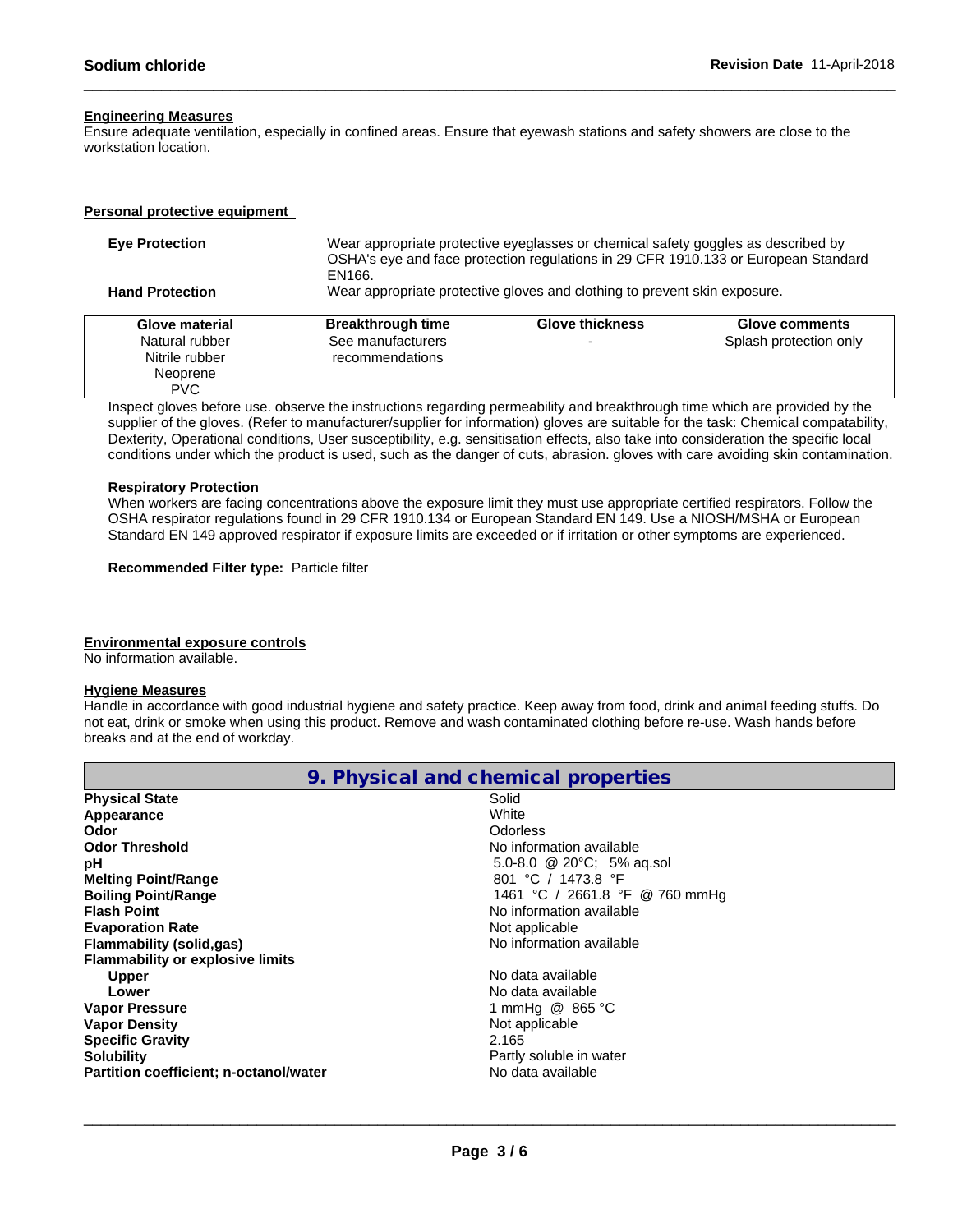**The Common** 

| <b>Autoignition Temperature</b>  |                          |
|----------------------------------|--------------------------|
| <b>Decomposition Temperature</b> | No information available |
| Viscositv                        | Not applicable           |
| <b>Molecular Formula</b>         | CI Na                    |
| <b>Molecular Weight</b>          | 58.44                    |

|                                 | 10. Stability and reactivity                                                              |
|---------------------------------|-------------------------------------------------------------------------------------------|
| <b>Reactive Hazard</b>          | None known, based on information available                                                |
| <b>Stability</b>                | Hygroscopic.                                                                              |
| <b>Conditions to Avoid</b>      | Incompatible products. Excess heat. Avoid dust formation. Exposure to moist air or water. |
| <b>Incompatible Materials</b>   | Strong oxidizing agents, Metals, Strong acids                                             |
|                                 | Hazardous Decomposition Products Hydrogen chloride gas, Sodium oxides                     |
| <b>Hazardous Polymerization</b> | Hazardous polymerization does not occur.                                                  |
| <b>Hazardous Reactions</b>      | None under normal processing.                                                             |
|                                 |                                                                                           |

**11. Toxicological information**

### **Acute Toxicity**

| LD50 Oral<br><b>LD50 Dermal</b><br><b>LC50 Inhalation</b><br>Component<br>Sodium chloride<br>$LD50 = 3 g/kg (Rat)$<br>$LD50 > 10$ g/kg (Rabbit)<br>No information available<br><b>Toxicologically Synergistic</b><br>Delayed and immediate effects as well as chronic effects from short and long-term exposure<br>No information available<br>No information available<br>The table below indicates whether each agency has listed any ingredient as a carcinogen.<br><b>IARC</b><br><b>CAS-No</b><br><b>NTP</b><br><b>ACGIH</b><br><b>OSHA</b><br>Component<br><b>Mexico</b><br>Sodium chloride<br>7647-14-5<br>Not listed<br>Not listed<br>Not listed<br>Not listed<br>Not listed<br>Not mutagenic in AMES Test<br><b>Reproductive Effects</b><br>No information available.<br>No information available.<br>No information available.<br>None known<br><b>STOT - single exposure</b><br><b>STOT - repeated exposure</b><br>None known<br>No information available<br><b>Symptoms / effects, both acute and No information available</b><br>No information available<br><b>Endocrine Disruptor Information</b> | <b>Product Information</b><br><b>Component Information</b> |                              | See actual entry in RTECS for complete information. |  |  |  |                                        |  |  |  |  |  |
|------------------------------------------------------------------------------------------------------------------------------------------------------------------------------------------------------------------------------------------------------------------------------------------------------------------------------------------------------------------------------------------------------------------------------------------------------------------------------------------------------------------------------------------------------------------------------------------------------------------------------------------------------------------------------------------------------------------------------------------------------------------------------------------------------------------------------------------------------------------------------------------------------------------------------------------------------------------------------------------------------------------------------------------------------------------------------------------------------------------|------------------------------------------------------------|------------------------------|-----------------------------------------------------|--|--|--|----------------------------------------|--|--|--|--|--|
|                                                                                                                                                                                                                                                                                                                                                                                                                                                                                                                                                                                                                                                                                                                                                                                                                                                                                                                                                                                                                                                                                                                  |                                                            |                              |                                                     |  |  |  |                                        |  |  |  |  |  |
|                                                                                                                                                                                                                                                                                                                                                                                                                                                                                                                                                                                                                                                                                                                                                                                                                                                                                                                                                                                                                                                                                                                  |                                                            |                              |                                                     |  |  |  | $LC50 > 42$ g/m <sup>3</sup> (Rat) 1 h |  |  |  |  |  |
|                                                                                                                                                                                                                                                                                                                                                                                                                                                                                                                                                                                                                                                                                                                                                                                                                                                                                                                                                                                                                                                                                                                  | <b>Products</b>                                            |                              |                                                     |  |  |  |                                        |  |  |  |  |  |
|                                                                                                                                                                                                                                                                                                                                                                                                                                                                                                                                                                                                                                                                                                                                                                                                                                                                                                                                                                                                                                                                                                                  |                                                            |                              |                                                     |  |  |  |                                        |  |  |  |  |  |
|                                                                                                                                                                                                                                                                                                                                                                                                                                                                                                                                                                                                                                                                                                                                                                                                                                                                                                                                                                                                                                                                                                                  | <b>Irritation</b>                                          |                              |                                                     |  |  |  |                                        |  |  |  |  |  |
|                                                                                                                                                                                                                                                                                                                                                                                                                                                                                                                                                                                                                                                                                                                                                                                                                                                                                                                                                                                                                                                                                                                  | <b>Sensitization</b>                                       |                              |                                                     |  |  |  |                                        |  |  |  |  |  |
|                                                                                                                                                                                                                                                                                                                                                                                                                                                                                                                                                                                                                                                                                                                                                                                                                                                                                                                                                                                                                                                                                                                  | Carcinogenicity                                            |                              |                                                     |  |  |  |                                        |  |  |  |  |  |
|                                                                                                                                                                                                                                                                                                                                                                                                                                                                                                                                                                                                                                                                                                                                                                                                                                                                                                                                                                                                                                                                                                                  |                                                            |                              |                                                     |  |  |  |                                        |  |  |  |  |  |
|                                                                                                                                                                                                                                                                                                                                                                                                                                                                                                                                                                                                                                                                                                                                                                                                                                                                                                                                                                                                                                                                                                                  |                                                            |                              |                                                     |  |  |  |                                        |  |  |  |  |  |
|                                                                                                                                                                                                                                                                                                                                                                                                                                                                                                                                                                                                                                                                                                                                                                                                                                                                                                                                                                                                                                                                                                                  | <b>Mutagenic Effects</b>                                   |                              |                                                     |  |  |  |                                        |  |  |  |  |  |
|                                                                                                                                                                                                                                                                                                                                                                                                                                                                                                                                                                                                                                                                                                                                                                                                                                                                                                                                                                                                                                                                                                                  |                                                            |                              |                                                     |  |  |  |                                        |  |  |  |  |  |
|                                                                                                                                                                                                                                                                                                                                                                                                                                                                                                                                                                                                                                                                                                                                                                                                                                                                                                                                                                                                                                                                                                                  |                                                            | <b>Developmental Effects</b> |                                                     |  |  |  |                                        |  |  |  |  |  |
|                                                                                                                                                                                                                                                                                                                                                                                                                                                                                                                                                                                                                                                                                                                                                                                                                                                                                                                                                                                                                                                                                                                  | <b>Teratogenicity</b>                                      |                              |                                                     |  |  |  |                                        |  |  |  |  |  |
|                                                                                                                                                                                                                                                                                                                                                                                                                                                                                                                                                                                                                                                                                                                                                                                                                                                                                                                                                                                                                                                                                                                  |                                                            |                              |                                                     |  |  |  |                                        |  |  |  |  |  |
|                                                                                                                                                                                                                                                                                                                                                                                                                                                                                                                                                                                                                                                                                                                                                                                                                                                                                                                                                                                                                                                                                                                  | <b>Aspiration hazard</b>                                   |                              |                                                     |  |  |  |                                        |  |  |  |  |  |
|                                                                                                                                                                                                                                                                                                                                                                                                                                                                                                                                                                                                                                                                                                                                                                                                                                                                                                                                                                                                                                                                                                                  | delayed                                                    |                              |                                                     |  |  |  |                                        |  |  |  |  |  |
|                                                                                                                                                                                                                                                                                                                                                                                                                                                                                                                                                                                                                                                                                                                                                                                                                                                                                                                                                                                                                                                                                                                  |                                                            |                              |                                                     |  |  |  |                                        |  |  |  |  |  |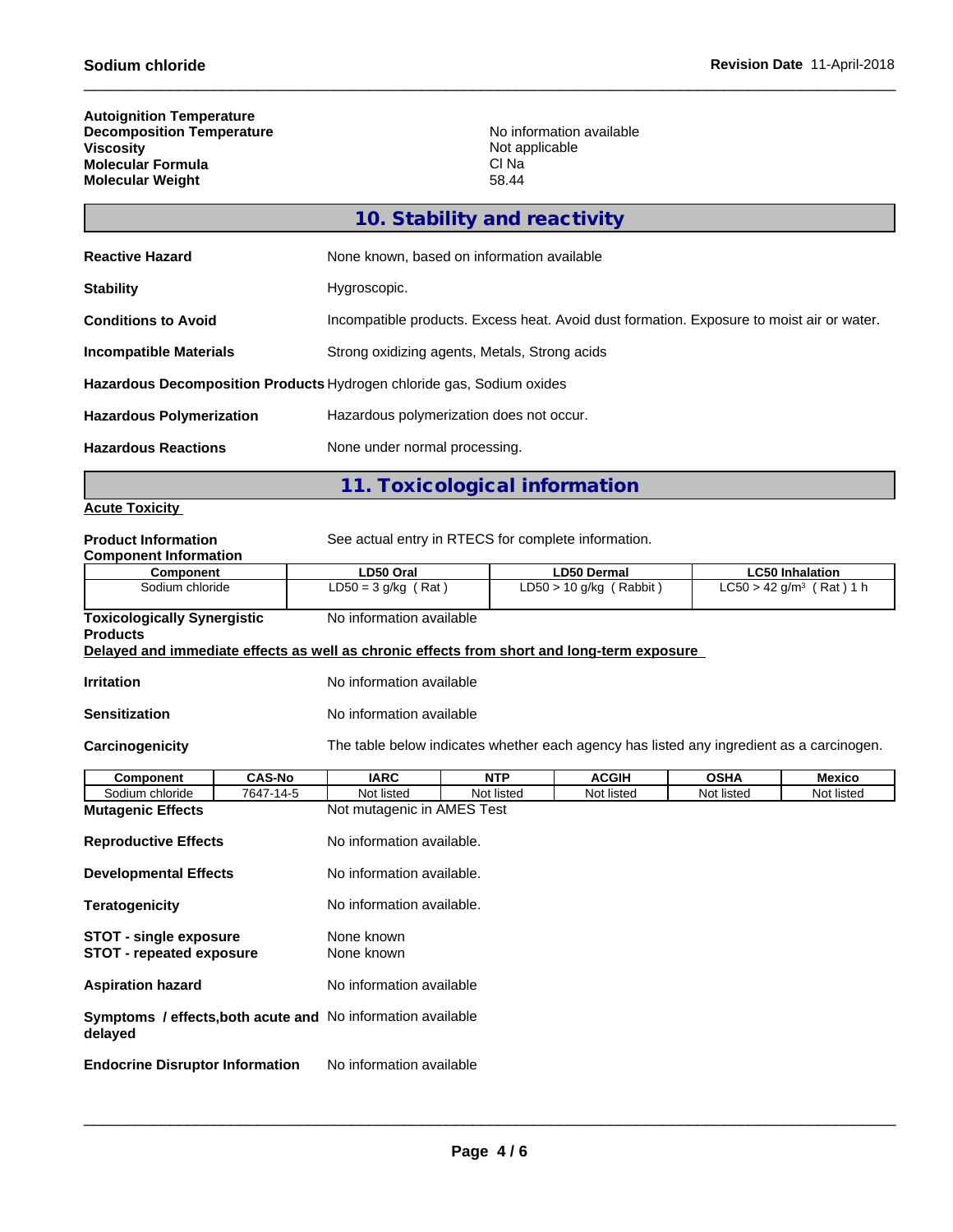**Other Adverse Effects** The toxicological properties have not been fully investigated.

# **12. Ecological information**

**Ecotoxicity** 

Do not empty into drains. .

| <b>Component</b>                     | <b>Freshwater Algae</b>   | <b>Freshwater Fish</b>                                                                                                                                                    | <b>Microtox</b> | <b>Water Flea</b>                                                                        |  |  |
|--------------------------------------|---------------------------|---------------------------------------------------------------------------------------------------------------------------------------------------------------------------|-----------------|------------------------------------------------------------------------------------------|--|--|
| Sodium chloride                      | Not listed                | Pimephals prome: LC50:<br>7650 mg/L/96h                                                                                                                                   | Not listed      | EC50: 1000 mg/L/48h                                                                      |  |  |
| <b>Persistence and Degradability</b> |                           | Soluble in water Persistence is unlikely based on information available.                                                                                                  |                 |                                                                                          |  |  |
| <b>Bioaccumulation/Accumulation</b>  | No information available. |                                                                                                                                                                           |                 |                                                                                          |  |  |
| <b>Mobility</b>                      |                           | Will likely be mobile in the environment due to its water solubility.                                                                                                     |                 |                                                                                          |  |  |
|                                      |                           | 13. Disposal considerations                                                                                                                                               |                 |                                                                                          |  |  |
| <b>Waste Disposal Methods</b>        |                           | hazardous waste. Chemical waste generators must also consult local, regional, and<br>national hazardous waste regulations to ensure complete and accurate classification. |                 | Chemical waste generators must determine whether a discarded chemical is classified as a |  |  |
|                                      |                           | 14. Transport information                                                                                                                                                 |                 |                                                                                          |  |  |
| <b>DOT</b>                           | Not regulated             |                                                                                                                                                                           |                 |                                                                                          |  |  |
| <b>TDG</b>                           | Not regulated             |                                                                                                                                                                           |                 |                                                                                          |  |  |
| <b>IATA</b>                          | Not regulated             |                                                                                                                                                                           |                 |                                                                                          |  |  |
| <b>IMDG/IMO</b>                      | Not regulated             |                                                                                                                                                                           |                 |                                                                                          |  |  |

# **15. Regulatory information**

#### **International Inventories**

| Component           | <b>DSL</b> | <b>NDSL</b> | TCO.<br>. .<br>ື | <b>EINECS</b>                   | ELINCS | <b>NLP</b> | <b>PICCS</b> | <b>ENCS</b> | <b>AICS</b> | IFAAA<br>o<br>∼ | $V = 0$<br>KECL |
|---------------------|------------|-------------|------------------|---------------------------------|--------|------------|--------------|-------------|-------------|-----------------|-----------------|
| ⊧chloride<br>Sodium |            |             |                  | 508.3<br>ດດ4<br>ึงฮบ<br>$\cdot$ |        |            |              |             |             |                 |                 |

#### **Canada**

SDS in compliance with provisions of information as set out in Canadian Standard - Part 4, Schedule 1 and 2 of the Hazardous Products Regulations (HPR) and meets the requirements of the HPR (Paragraph 13(1)(a) of the Hazardous Products Act (HPA)).

|                                              | 16. Other information                                                                                                                                                                    |
|----------------------------------------------|------------------------------------------------------------------------------------------------------------------------------------------------------------------------------------------|
| <b>Prepared By</b>                           | <b>Regulatory Affairs</b><br>Thermo Fisher Scientific<br>Email: EMSDS.RA@thermofisher.com                                                                                                |
| <b>Creation Date</b><br><b>Revision Date</b> | 22-June-2009<br>11-April-2018                                                                                                                                                            |
| <b>Print Date</b>                            | 11-April-2018                                                                                                                                                                            |
| <b>Revision Summary</b>                      | This document has been updated to comply with the requirements of WHMIS 2015 to align<br>with the Globally Harmonised System (GHS) for the Classification and Labelling of<br>Chemicals. |

**Disclaimer**

The information provided in this Safety Data Sheet is correct to the best of our knowledge, information and belief at the date of its publication. The information given is designed only as a guidance for safe handling, use, processing, storage, transportation, disposal and release and is not to be considered a warranty or quality specification. The information relates only to the specific material designated and may not be valid for such material used in combination with any other **materials or in any process,unless specified in the text**